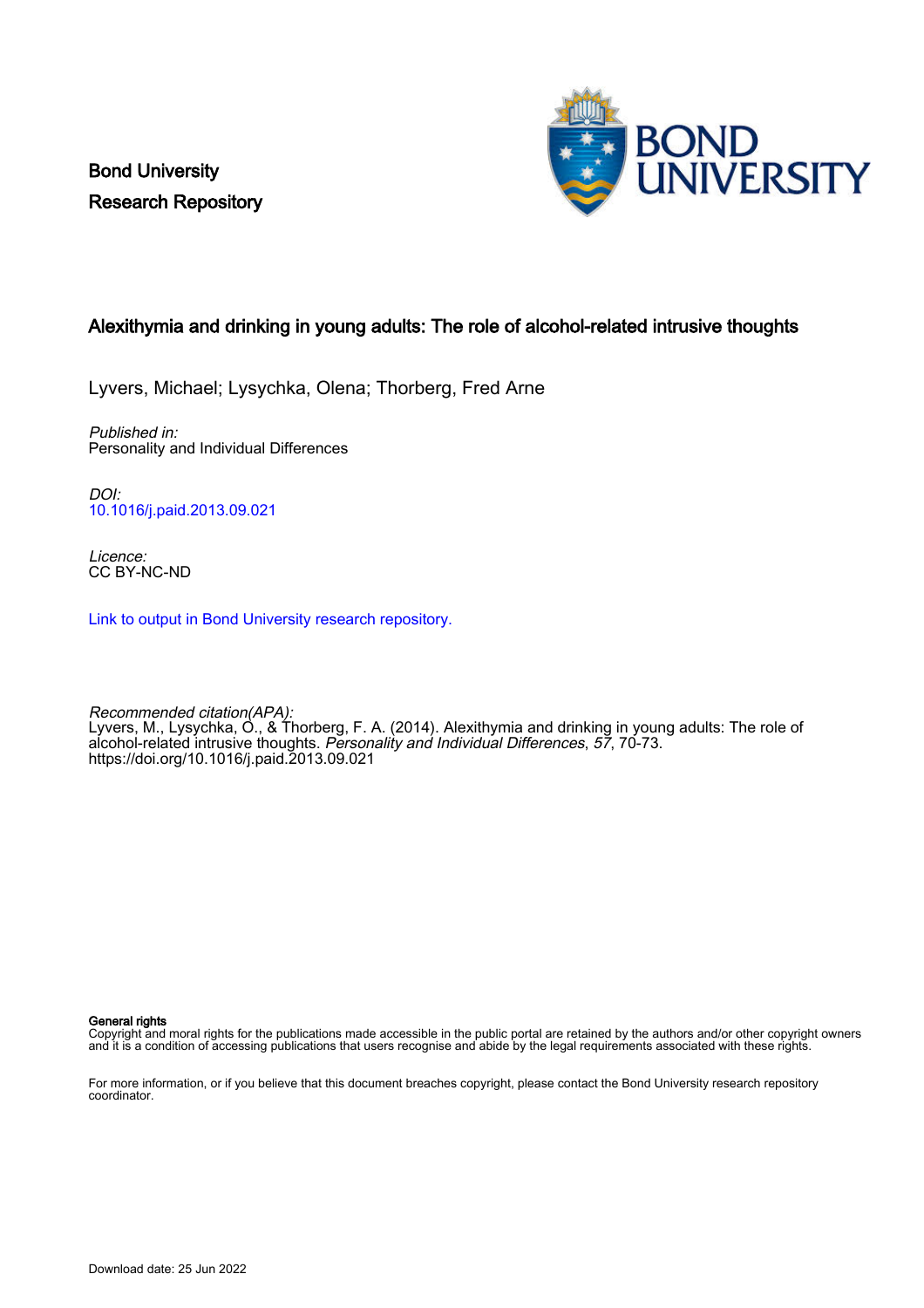#### **Abstract**

Alexithymia refers to difficulties identifying and describing emotions, an externalised thinking style and a lack of imagination. Alexithymia has been linked to heavier drinking in community samples and is strongly associated with alcohol use disorders. Among patients undergoing treatment for alcohol dependence, alexithymia is associated with more intrusive thoughts about drinking. The present research asked whether this may also be the case in a non-clinical sample of social drinkers and whether such intrusive thoughts mediate the relationship between alexithymia and drinking. Participants were 113 university undergraduates aged 18-30 years who completed self-report indices of alexithymia (Toronto Alexithymia Scale-20, or TAS-20), drinking behavior (Alcohol Use Disorders Identification Test, or AUDIT), anxiety (Beck Anxiety Inventory, or BAI), sensitivity to punishment (SP scale of the Sensitivity to Punishment and Sensitivity to Reward scale), frontal lobe dysfunction (Frontal Systems Behavior Scale, or FrSBe), and intrusive thoughts about drinking (the Cognitive-Emotional Preoccupation with alcohol or CEP scale of the Temptation and Restraint Inventory). As predicted TAS-20 scores were significantly positively correlated with scores on AUDIT, CEP, BAI, SP, and FrSBe scales. CEP mediated the association between TAS-20 and AUDIT. Similar to those with alcohol dependence, alexithymic characteristics are related to intrusive thoughts about drinking which may significantly influence drinking behavior even in a non-clinical sample of young adults at university.

KEYWORDS: alcohol; craving; alexithymia; anxiety; frontal lobe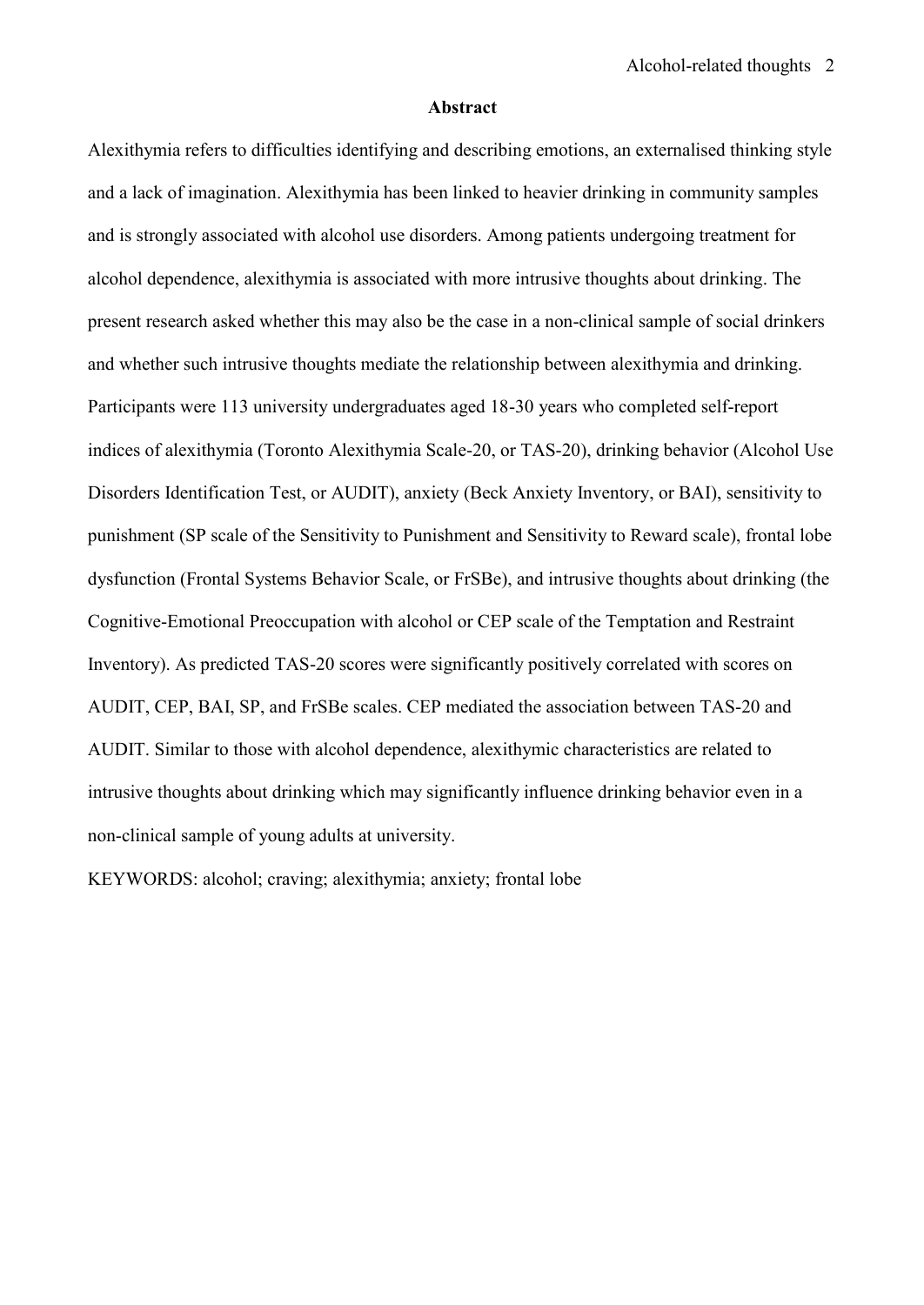### **First copyedit complete.**

# **1. Introduction**

Alexithymia, a personality trait encompassing difficulties with identifying and describing emotions and an externalised thinking style (Nemiah, Freyberger & Sifneos, 1976), has been linked to problematic alcohol consumption. Some 45-67% of those in treatment for alcohol use disorders have alexithymia (Thorberg, Young, Sullivan & Lyvers, 2009). Alcohol dependent patients with alexithymia report stronger craving and more intrusive thoughts about alcohol than do alcohol dependent patients without alexithymia (Thorberg et al., 2011). In community samples alexithymia has been associated with heavier drinking (Kauhanen, Julkunen, & Salonen, 1992; Lyvers, Onuoha, Thorberg & Samios, 2012). Several possible reasons for the relationship between alexithymia and alcohol have been tentatively supported by research. Those with alexithymia tend to report higher levels of anxiety and sensitivity to punishment than do those without alexithymia (DeGucht, Fischler & Heiser, 2004; Lyvers, Hasking, Albrecht & Thorberg, 2012), hence alcohol"s anxiolytic effects may be particularly rewarding for them. Alexithymia may also reflect inherent deficit of frontal lobe functioning and thus deficient self-regulation (Berthoz et al., 2002; Lyvers, Onuoha et al., 2012) resulting in impaired self-control of alcohol use (Lyvers, 2000). Although inferences regarding causation based on cross-sectional findings are necessarily tentative, interpretations of the alexithymia-alcohol relationship traditionally assume that the personality trait predisposes to heavier drinking rather than alcohol use causing changes in personality (Taylor, Bagby & Parker, 1997).

The present study examined alexithymia in relation to alcohol consumption in a non-clinical sample of young adult social drinkers. One goal was to see if intrusive thoughts about alcohol are associated with alexithymia in a non-clinical sample as previously reported for alcohol dependent patients (Thorberg et al., 2011). Given that such thoughts threaten control over drinking and promote progression to problematic drinking and alcohol dependence (MacKillop, Lisman & Weinstein, 2006), the potential role of such thoughts as a mediator of the alexithymia-drinking relationship was assessed. Alexithymia was additionally examined in relation to indices of anxiety, sensitivity to punishment, and frontal lobe functioning in order to clarify the issues described above regarding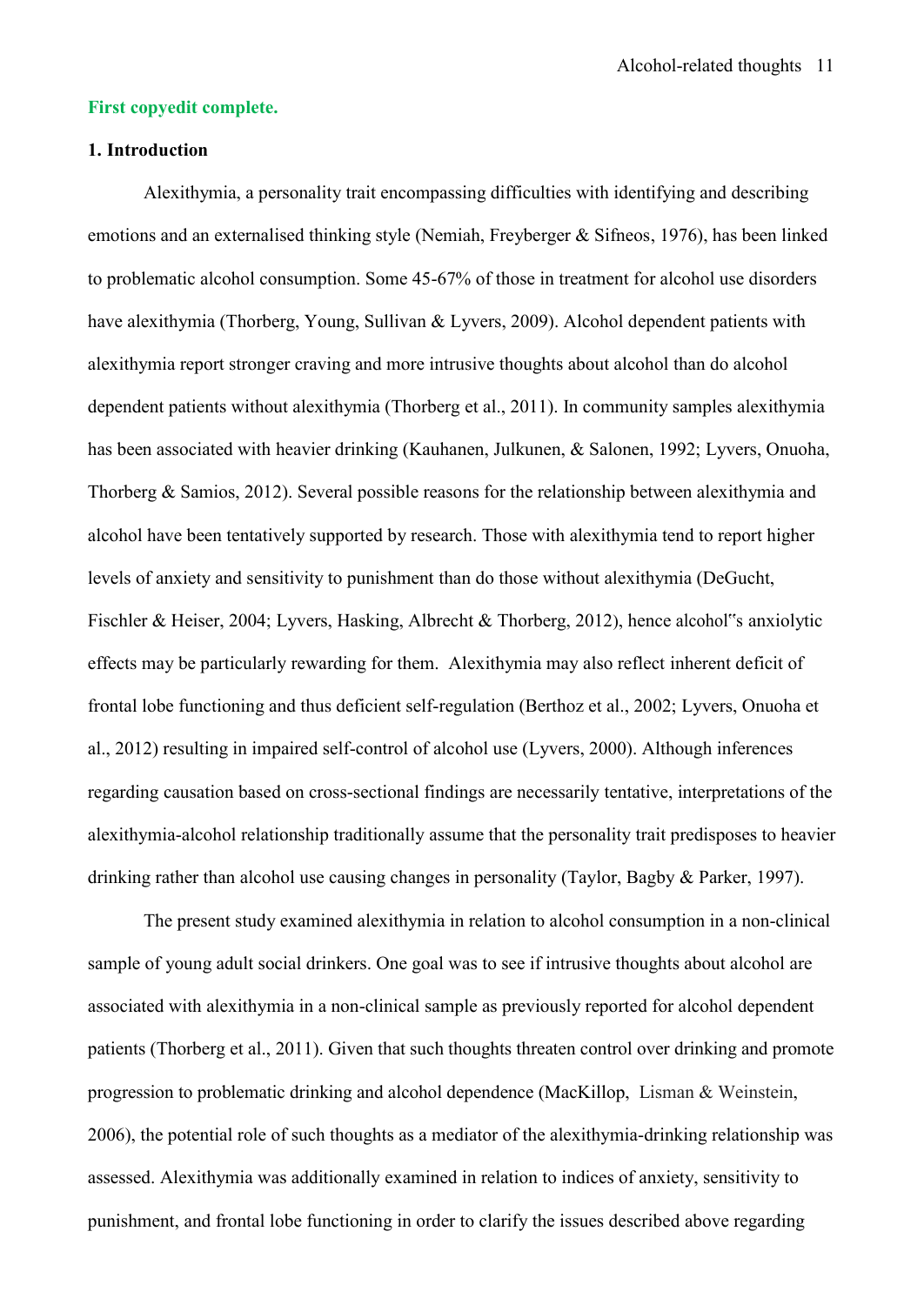potential explanations for the relationship between alexithymia and alcohol (e.g., intrusive thoughts about alcohol suggest poor cognitive self-control, consistent with a postulated role of frontal lobe dysfunction in both alexithymia and alcoholism; Lyvers, Onuoha et al., 2012).

### **2. Methods**

#### **2.1 Participants**

Participants were recruited via a sign-up sheet posted in the psychology building and in the university library. Although 133 individuals volunteered to participate, cases were only included if they indicated that they consumed alcohol at least occasionally, did not smoke, did not use illicit drugs in the past month, were not on medication for a psychiatric or neurological condition, and never sustained a serious head injury. Following deletion of 16 cases that did not meet criteria and 4 multivariate outliers, the final sample consisted of 113 students aged 18-30 years (*M* = 22.11 years, *SD* = 35), with 35 males (31 %) and 78 females (69 %). Based on TAS-20 cut-off scores (Bagby, Taylor & Parker, 1994), 19% of participants were identified as alexithymic (i.e., scored 61 or higher) in the current sample, similar to other recent findings in young adult samples (Lyvers, Hasking et al., 2012). A majority of the current sample (58%) were Low Risk drinkers as they scored less than 8 on the Alcohol Use Disorders Identification Test (AUDIT; Saunders, Aasland, Babor, de la Fuente & Grant, 1993), with smaller proportions of Hazardous (scored 8-15; 32%) and Harmful (scored 16+; 10%) drinkers; interestingly about half of those in the Harmful drinking category were alexithymic by TAS-20 criteria.

## **2.2 Materials**

**2.2.1 Demographic Questionnaire.** This questionnaire included questions concerning age and gender as well as alcohol, tobacco, illicit drug and medication use for screening purposes.

**2.2.2 Toronto Alexithymia Scale-20 (TAS-20).** The TAS-20 (Bagby et al., 1994) is a selfreport scale comprised of 20 items assessing three facets of alexithymia: Difficulties Identifying Feelings (e.g., "I am often confused about what emotion I am feeling"), Difficulties Describing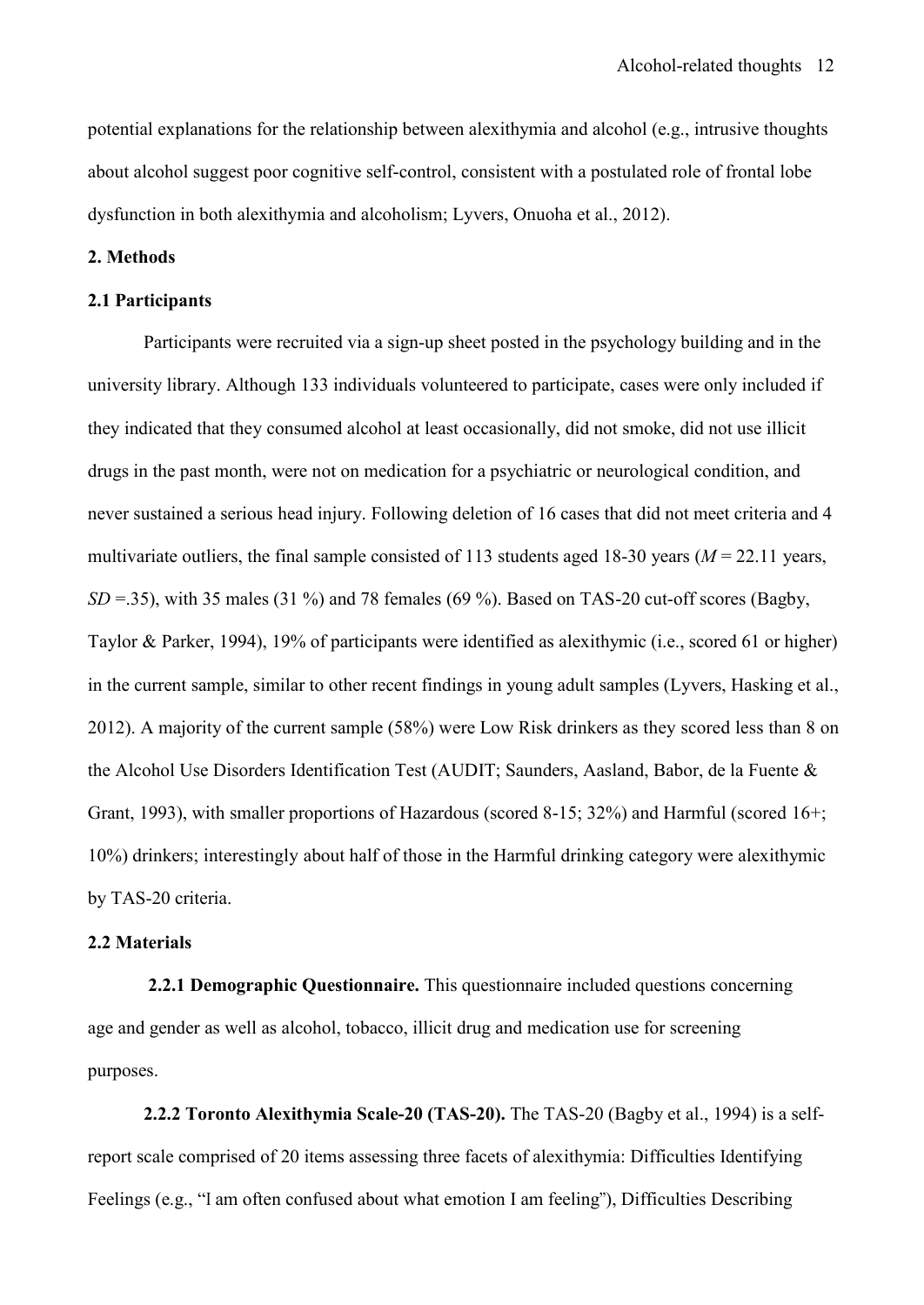Feelings (e.g., "I am able to describe my feelings easily," reverse scored), and Externally Oriented Thinking (e.g., "Looking for hidden meanings in movies or plays distracts from their enjoyment"). Each item is rated on a five-point Likert scale ranging from 1 (*Strongly Disagree)* to 5 (S*trongly Agree*), thus the total score derived from response summation can range from 20 to 100. Scores of 61 or above indicate alexithymia, scores of 51 and below indicate no alexithymia, and scores of 52- 60 indicate possible or borderline alexithymia. In the present study the alpha reliability index was .87.

**2.2.3 Sensitivity to Punishment and Sensitivity to Reward Questionnaire (SPSRQ).** The SPSRQ (Torrubia, Avila, Molto & Caseras, 2001) consists of two scales of 24 items: Sensitivity to Punishment (SP) and Sensitivity to Reward (SR). Odd numbered items assess SP (e.g., "Generally, do you pay more attention to threats than to pleasant events?"), and even numbered items assess SR (e.g., "Do you generally give preference to those activities that imply an immediate gain?"). Dichotomous responses of *Yes* (1) or *No* (0) are made for each item, with affirmative responses summated to produce SR and SP scores. In the present study alpha reliability was .82 for SP and .76 for SR.

**2.2.4 Frontal Systems Behavior Scale (FrSBe).** The FrSBe (Grace & Malloy, 2001) is a 46 item self-report questionnaire designed to detect behavioural manifestations of deficits in anterior cingulate, orbitofrontal and dorsolateral prefrontal cortical systems via three corresponding subscales which are summed to yield an overall score: Apathy (poor initiation, reduced drive and interest), Disinhibition (distractibility, socially inappropriate behavior), and Executive Dysfunction (difficulties with planning, working memory, and mental flexibility). The standard FrSBe Self Rating form measures behavioral changes by obtaining pre-and post-lesion ratings, however, for the purposes of this study in a non-clinical sample only present-time ratings were obtained (Lyvers, Czerczyk, Follent & Lodge, 2009; Spinella, 2003; Verdejo-García, Bechara, Recknor & Pérez-García, 2006). Items are rated on a 5 point Likert scale from 1*=almost never* to 5*= almost always*. The magnitude of the summed scores indicates the degree of impairment. In the present study alpha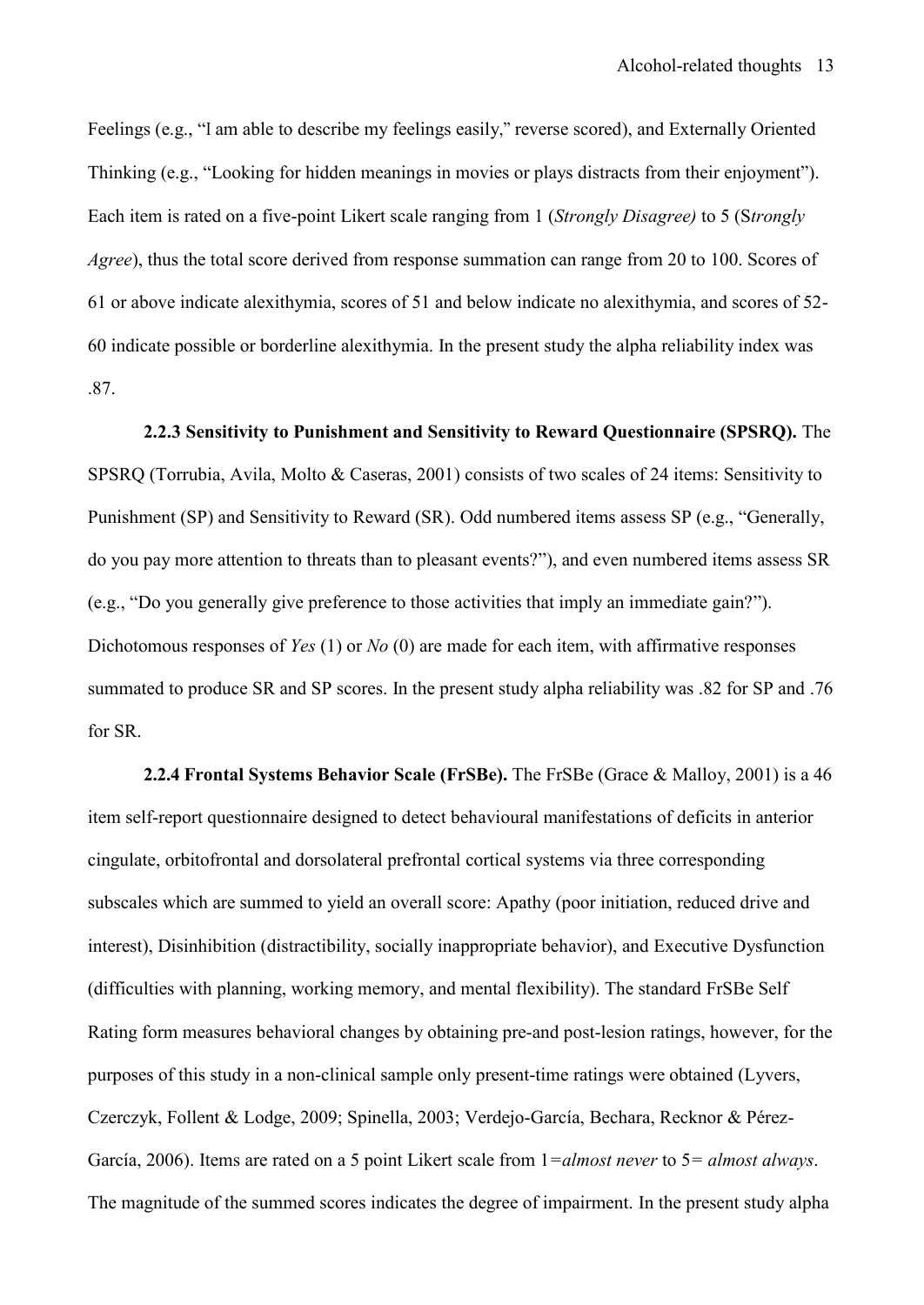reliability was .91.

**2.2.5 Temptation and Restraint Inventory (TRI).** The TRI (Collins & Lapp, 1992) is a 15 item self-report instrument assessing preoccupation with alcohol and efforts to control drinking. The TRI has two scales, Cognitive Emotional Preoccupation (CEP) and Cognitive Behavioural Control (CBC). CEP was of interest in the present study as it measures intrusive alcohol-related cognitions that threaten control over drinking (Stewart & Chambers, 2000). Items include "Do thoughts about drinking intrude into your everyday activities?" and "Is it hard to distract yourself from thinking about drinking?" CBC assesses alcohol intake restriction and reflects effortful control over drinking (Cox et al., 2001). Items include "Do you ever cut back your drinking in an attempt to change your drinking habits?" Each item is scored on a nine-point Likert scale from 1 = *Never/Not at all* to 9 = *Always/Extremely*. CEP and CBC scores are obtained by summing the items for each scale. CEP has been strongly linked to an increased intake of alcohol and predicts high risk of alcohol problems (Lyvers, Hasking, Hani, Rhodes & Trew, 2010; MacKillop et al., 2006). Alpha reliability for the TRI in the present study was .91.

**2.2.6 Beck Anxiety Inventory (BAI).** The BAI (Beck & Steer, 1990) is a widely [used self](http://en.wikipedia.org/wiki/Self-report_inventory)[report](http://en.wikipedia.org/wiki/Self-report_inventory) [scal](http://en.wikipedia.org/wiki/Self-report_inventory)e consisting of 21 questions referring to anxiety symptoms experienced over the past week (e.g., "Hands trembling"). Each symptom is evaluated on a four-point Likert scale, from *Not at all bothered* (0) to *Severely bothered* (3). The total anxiety score is calculated by summation of responses and can range from 0 to 63. Alpha reliability in the present study was .95.

**2.2.7 Alcohol Use Disorders Identification Test (AUDIT).** The AUDIT (Saunders et al., 1993) is a widely used 10-item self-report questionnaire assessing alcohol consumption and alcohol- related risk. Items 1-8 are scored on a five-point Likert scale from *Never (0)* to *Daily or almost daily (4)*. Items 9-10 are scored on a three-point Likert scale (0=*No*; 2=*Yes, but not in the last year*; 4=*Yes, during the last year*). The total score is calculated by summation of responses to all 10 items and ranges from 0 to 40. Scores of 0-7 indicate Low Risk drinking, 8-15 Hazardous drinking, and 16+ Harmful drinking. In the present study alpha reliability was .83.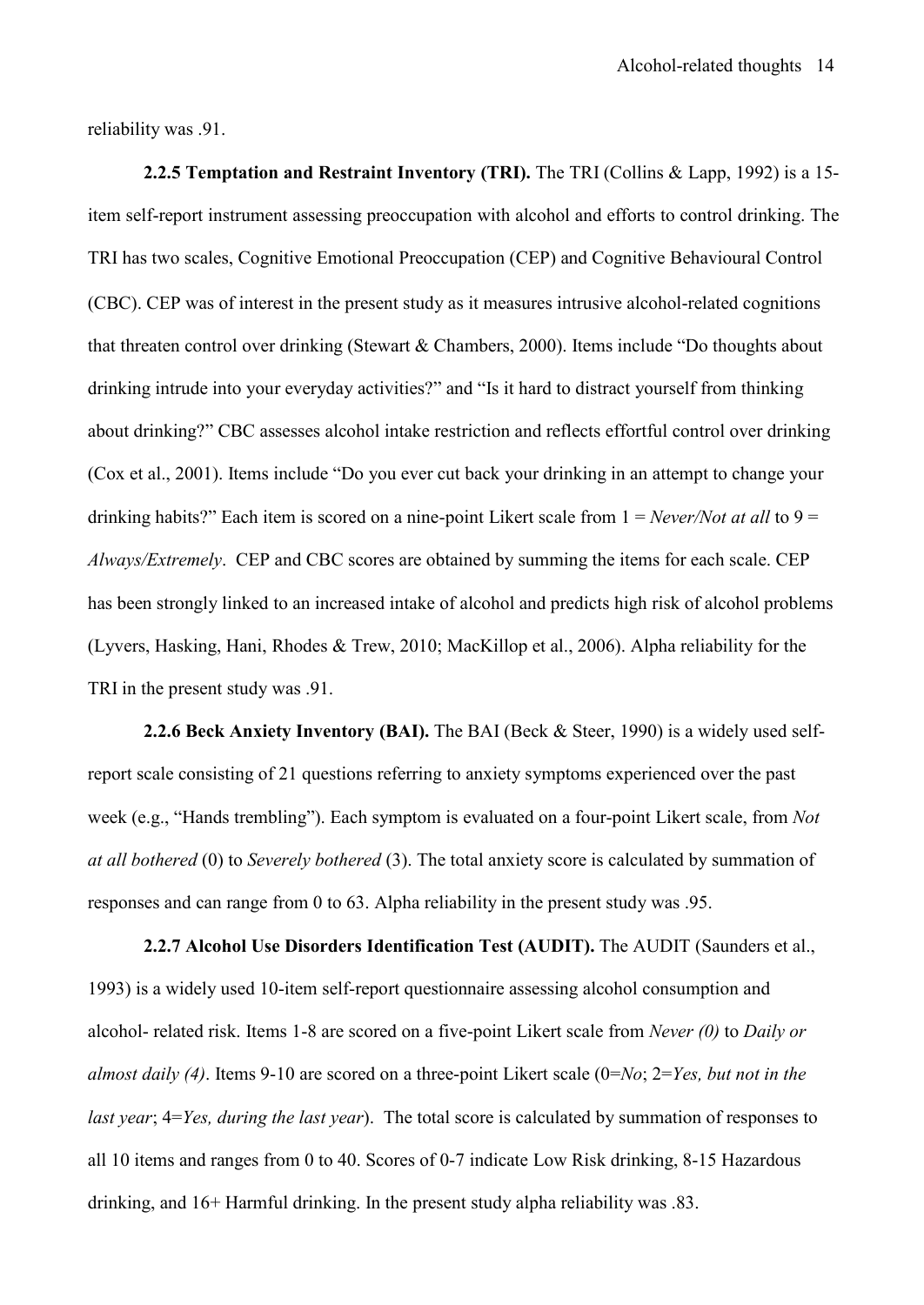#### **2.3. Procedure**

Ethical clearance was obtained from the Bond University Human Research Ethics Committee (BUHREC) prior to data collection. Those who wished to participate were given a written Explanatory Statement outlining the research and provided informed consent. Order of presentation of scales was randomized across participants and names of the scales were removed to reduce bias. Participants completed questionnaires in the presence of the researchers and were rewarded with a credit-point allocation slip for a psychology course (for psychology students) or with a lottery ticket (for non-psychology students). The lottery ticket allowed participation in a lottery with possibility of winning a \$50 gift voucher. After completion of data collection there was a random draw and the owner of the winning ticket was contacted to collect their voucher.

#### 3.**Results**

Intercorrelations among all continuous measures are displayed in Table 1 as well as means and standard deviations. Distributions were normal or close to normal for all variables. As predicted, TAS-20 scores were significantly positively correlated with BAI, SP, CEP, AUDIT, and FrSBe. CEP was significantly positively correlated with all other measures. AUDIT was significantly positively correlated with SR and FrSBe as in previous work (Lyvers, Duff & Hasking, 2011).

**3.1 Mediation analysis.** The relationship between TAS-20 and AUDIT was further investigated in a path analysis (Baron & Kenney, 1986) to determine the extent to which the influence of alexithymia on drinking was mediated by CEP. In a standard regression predicting AUDIT from TAS-20, the latter accounted for significant variance in AUDIT,  $R^2 = 0.04$ ,  $F(1,109) =$ 4.91,  $p = .029$ ,  $\beta = .10$ . In a standard regression predicting CEP from TAS-20, the latter accounted for significant variance in CEP,  $R^2 = 0.05$ ,  $F(1,109) = 5.15$ ,  $p = 0.025$ ,  $\beta = 0.19$ . A multiple regression was then conducted predicting AUDIT: TAS-20 was entered on Step 1 and CEP was entered on Step 2. CEP explained an additional 38% of variance in AUDIT, a significant increment,  $R^2$ <sub>change</sub> = .38,  $F_{change}$  (1, 108) = 72.48,  $p < .001$ ,  $\beta = .32$ . When CEP was entered on Step 2, the coefficient for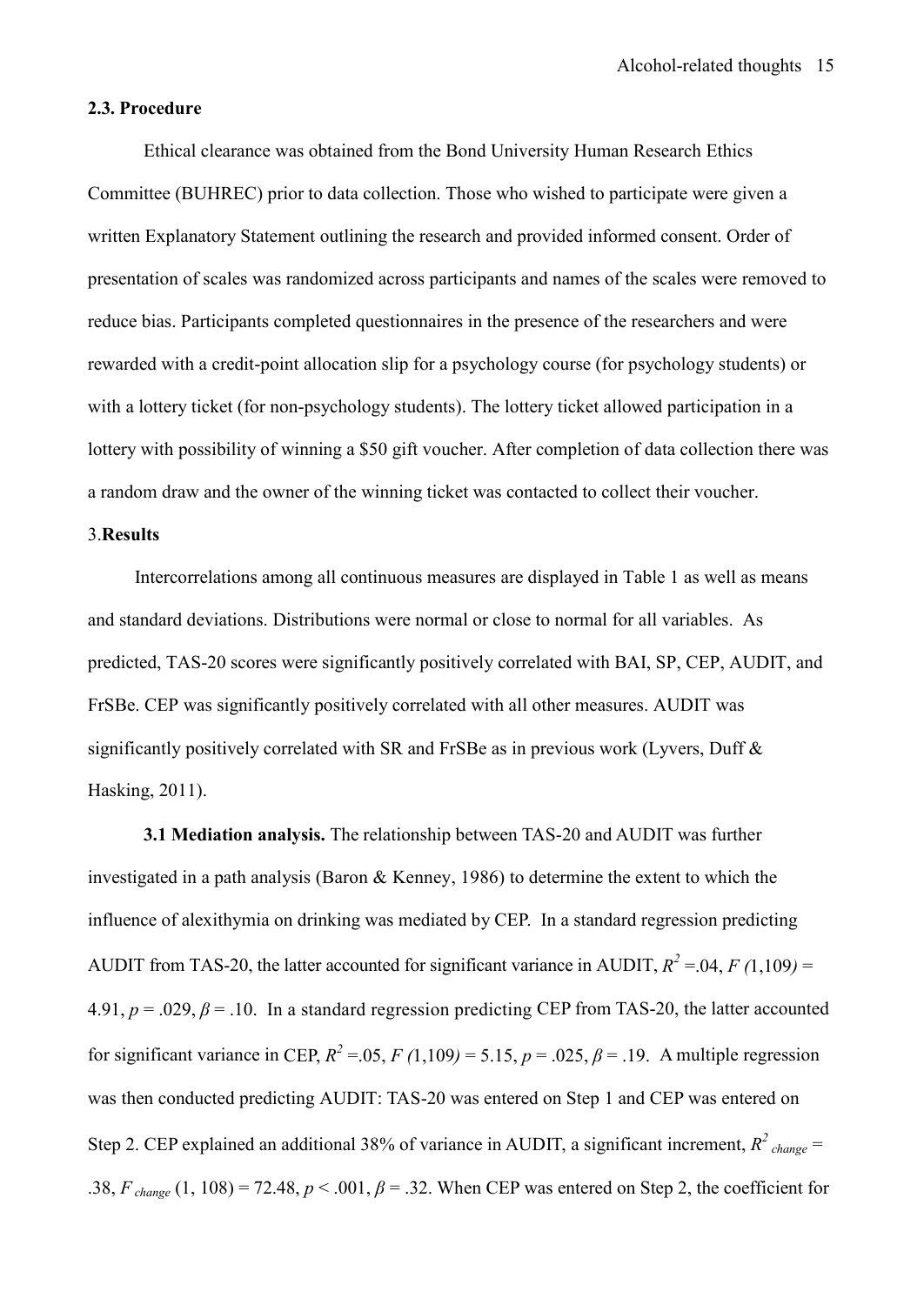the TAS-20 decreased to  $\beta$  = .03 and was no longer significant ( $p = 0.33$ ). Sobel test indicated that the decrease in the coefficient for the TAS-20 was significant  $(t = 2.04, p = .04)$ , indicating mediation. The direct and mediated pathways for the model tested are presented in Figure 1. Exploratory post hoc path analyses indicated no mediation of the relationship between TAS-20 and AUDIT by either FrSBe, BAI or SP, however the relationship between TAS-20 and CEP was mediated by FrSBe, Sobel test  $t = 3.30$ ,  $p < .001$  (significant after adjusting for error inflation). 4.**Discussion**

TAS-20 alexithymia scores were significantly positively correlated with alcohol-related risk as measured by AUDIT and with intrusive alcohol-related thoughts as measured by CEP, with CEP mediating the relationship between TAS-20 and AUDIT, a novel finding. Such mediation had been predicted based on Thorberg et al."s (2011) report of more intrusive alcohol-related thoughts among alcohol dependent patients with alexithymia compared to those without alexithymia, which the authors suggested may underlie the poorer treatment outcomes and higher relapse rates reported among the former group. The present results indicate that even in a young adult university student sample of social drinkers, alexithymic characteristics are associated with intrusive thoughts about alcohol that promote alcohol use and threaten control over drinking. Further, as expected alexithymia scores were significantly positively related to indices of anxiety, punishment sensitivity, and frontal lobe dysfunction, consistent with previous work in a variety of samples (Berthoz et al., 2002; DeGucht et al., 2004; Lyvers, Hasking et al., 2012; Lyvers, Onuoha et al., 2012).

A remaining question concerns why social drinkers with more alexithymic characteristics tend to have more intrusive alcohol-related thoughts. One possibility is that anticipation of anxiety relief from alcohol promotes such thoughts given the association of alexithymia with anxiety. However, contrary to that idea, neither the BAI nor SP indices of anxiety and punishment sensitivity mediated the relationship between alexithymia and drinking. Another possibility is that impaired ability to self-regulate thoughts and emotions due to poor frontal lobe functioning underlies the relationship between alexithymia and intrusive thoughts about alcohol, an idea tentatively supported by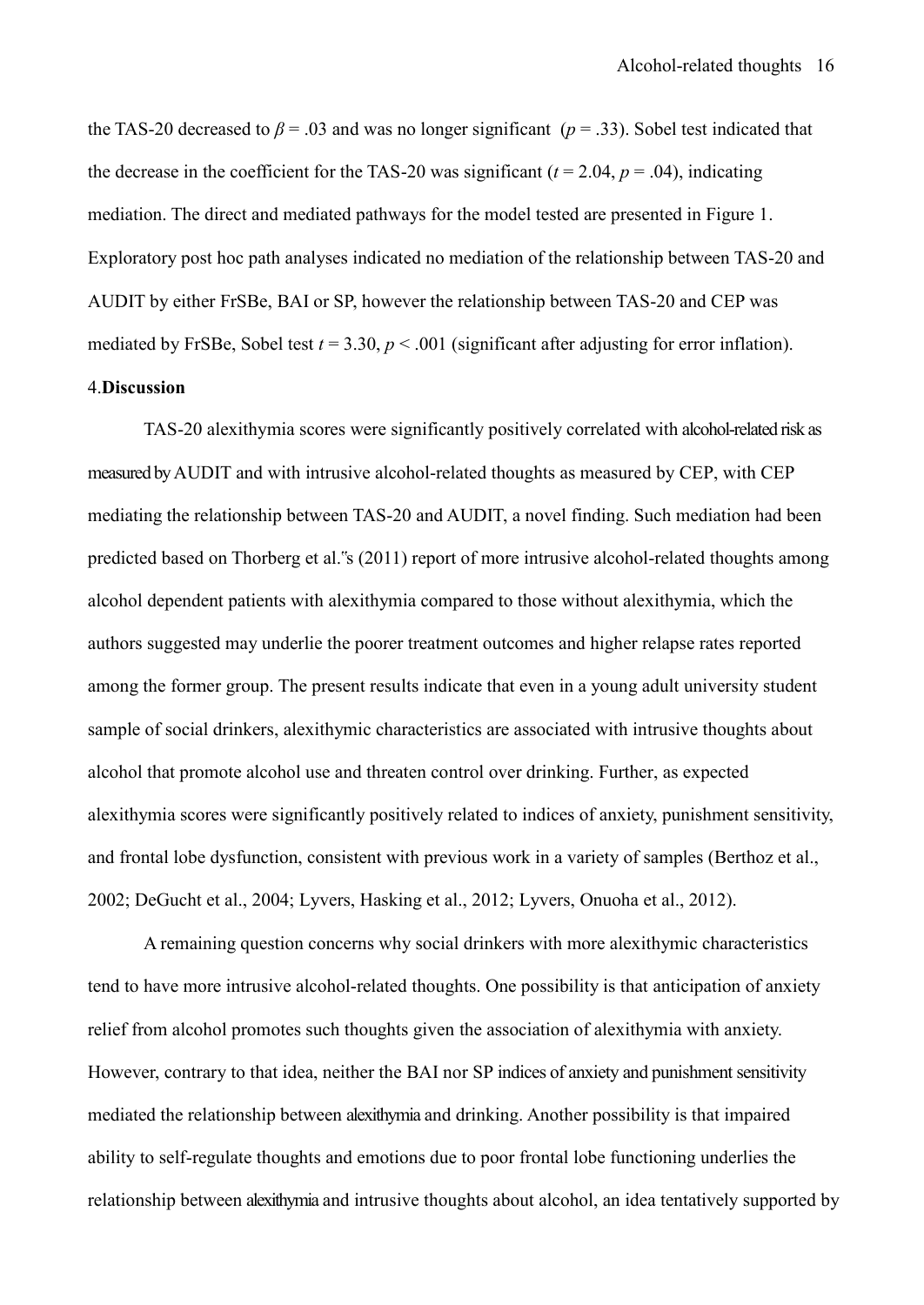a post hoc path analysis showing strong mediation of the latter relationship by FrSBe frontal lobe dysfunction scores. Limitations of the present study include the restricted sample and the crosssectional design. Further work in larger and more representative samples appears warranted in order to confirm the present novel finding that alcohol-related thoughts mediate the relationship between alexithymia and drinking, and to elucidate the basis of the perhaps surprising association of alexithymia with intrusive thoughts about alcohol in a non-clinical sample.

#### **References**

- Bagby, R., Taylor, G., & Parker, J. (1994). The twenty-item Toronto Alexithymia Scale: II Convergent, discriminant, and concurrent validity. *Journal of Psychosomatic Research, 38*, 33-40.
- Baron, R. M., & Kenny, D. A. (1986). The moderator-mediator variable distinction in social psychological research: Conceptual, strategic and statistical considerations. *Journal of Personality & Social Psychology, 51*, 1173−1182.
- Beck, A. T., & Steer, R. A. (1990). *Manual for the Beck Anxiety Inventory*. San Antonio, TX: Psychological Corporation.
- Berthoz, S., Artiges, E., Van de Moortele, P. F., Poline, J.-B.,Rouquette, S., & Consoli, S. M. (2002). Effect of impaired recognition and expression of emotions on frontocingulate cortices: An fMRI study of men with alexithymia. *American Journal of Psychiatry, 159,* 961–967.
- Collins, R., & Lapp, W. (1992). The Temptation and Restraint Inventory for measuring drinking restraint. *British Journal of Addiction, 87,* 625-633.
- Cox, W., Gutzler, M., Denzler, M., Melfsen, S., Florin, I., & Klinger, E. (2001). Temptation, restriction, and alcohol consumption among American and German college students. *Addictive Behaviours*, *26*, 573-581.
- De Gucht, V., Fischler, B., & Heiser, W. (2004). Neuroticism, alexithymia, negative affect, and positive affect as determinants of medically unexplained symptoms. *Personality and Individual Differences, 36*, 1655-1667.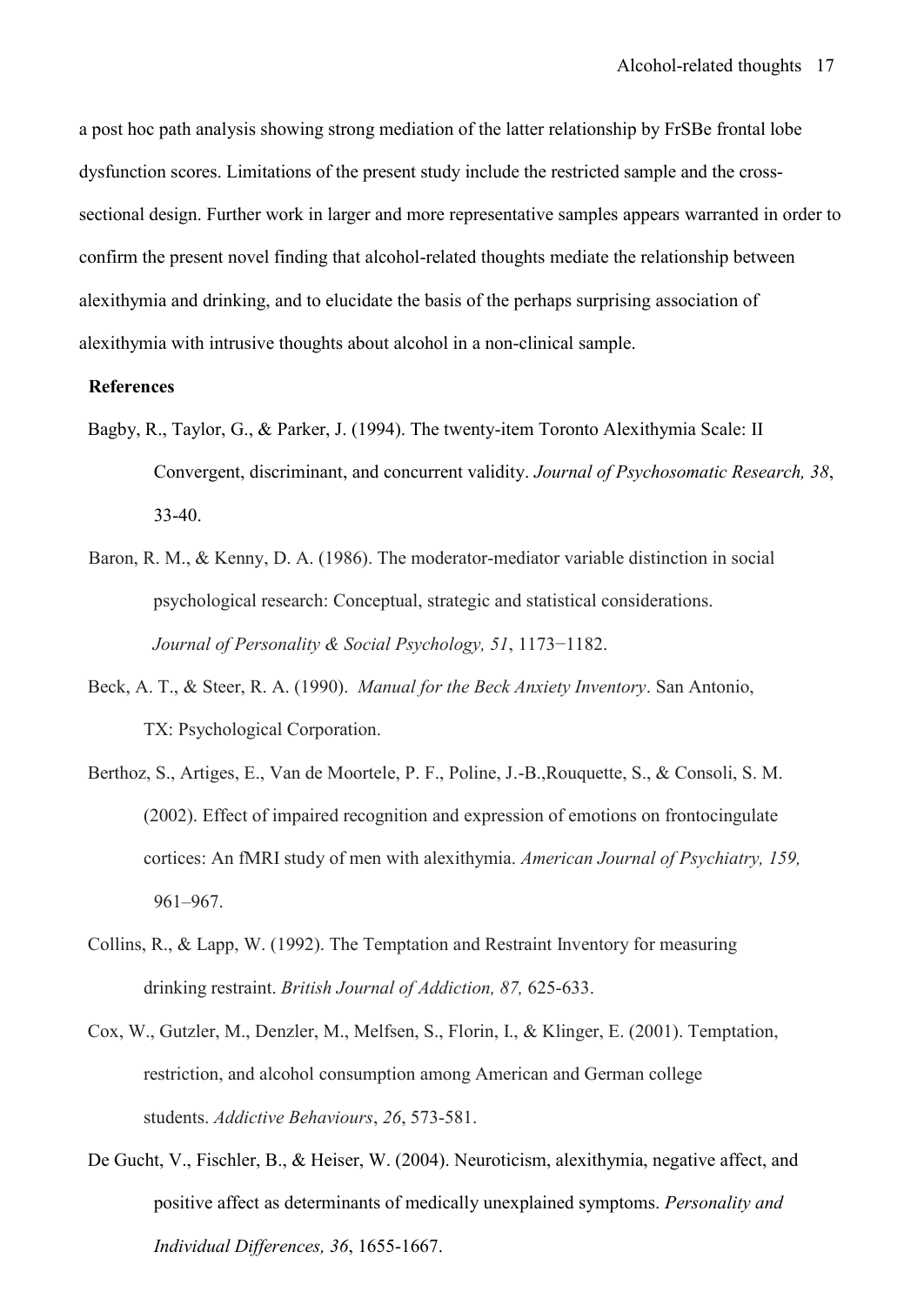- Grace, J. & Malloy, P. F. (2001). *Frontal Systems Behavioral Scale (FrSBe): Professional manual*. Lutz, F. L.: Psychological Assessment Resources.
- Kauhanen, J., Julkunen, J., & Salonen, J.T. (1992). Coping with inner feelings and stress: Heavy alcohol use in the context of alexithymia. *Behavioral Medicine, 18,* 121-126.
- Lyvers, M. (2000). "Loss of control" in alcoholism and drug addiction: A neuroscientific interpretation. *Experimental and Clinical Psychopharmacology*, *8*, 225-249.
- Lyvers, M., Czerczyk, C., Follent, A., & Lodge, P. (2009). Disinhibition and reward sensitivity in relation to alcohol consumption by university students. *Addiction Research & Theory, 17(6),* 668-677.
- Lyvers, M., Duff, H., & Hasking, P. (2011). Risky alcohol use and age at onset of regular alcohol consumption in relation to frontal lobe indices, reward sensitivity and rash impulsiveness. *Addiction Research & Theory, 19,* 251-259*.*
- Lyvers, M., Hasking, P., Albrecht, B., & Thorberg, F.A. (2012). Alexithymia and alcohol: The roles of punishment sensitivity and drinking motives. *Addiction Research & Theory, 20,* 348-357*.*
- Lyvers, M., Hasking, P., Hani, R., Rhodes, M., & Trew, E. (2010). Drinking motives, drinking restraint and drinking behavior among young adults. *Addictive Behaviors, 35*, 116-122.
- Lyvers, M., Onuoha, R., Thorberg, F.A., & Samios, C. (2012). Alexithymia in relation to parental alcoholism, everyday frontal lobe functioning and alcohol consumption in a nonclinical sample. *Addictive Behaviors*, *37*, 205-210.
- MacKillop, J., Lisman, S., & Weinstein, A. (2006). Psychometric validation of the Temptation and Restraint Inventory in two samples of college drinkers. *Journal of Psychopothology & Behaviour Assessment, 28*, 157-163.
- Nemiah, J.C., Freyberger, H., & Sifneos, P.E. (1976). Alexithymia: A view of the psychosomatic process. In O. W. Hill (Ed.), *Modern trends in psychosomatic medicine, vol. 3* (pp. 430- 439). London: Butterworths.
- Saunders, J., Aasland, O., Babor, T., de la Fuente, J., & Grant, M. (1993). Development of the Alcohol Use Disorders Identification Test (AUDIT): WHO collaborative project on early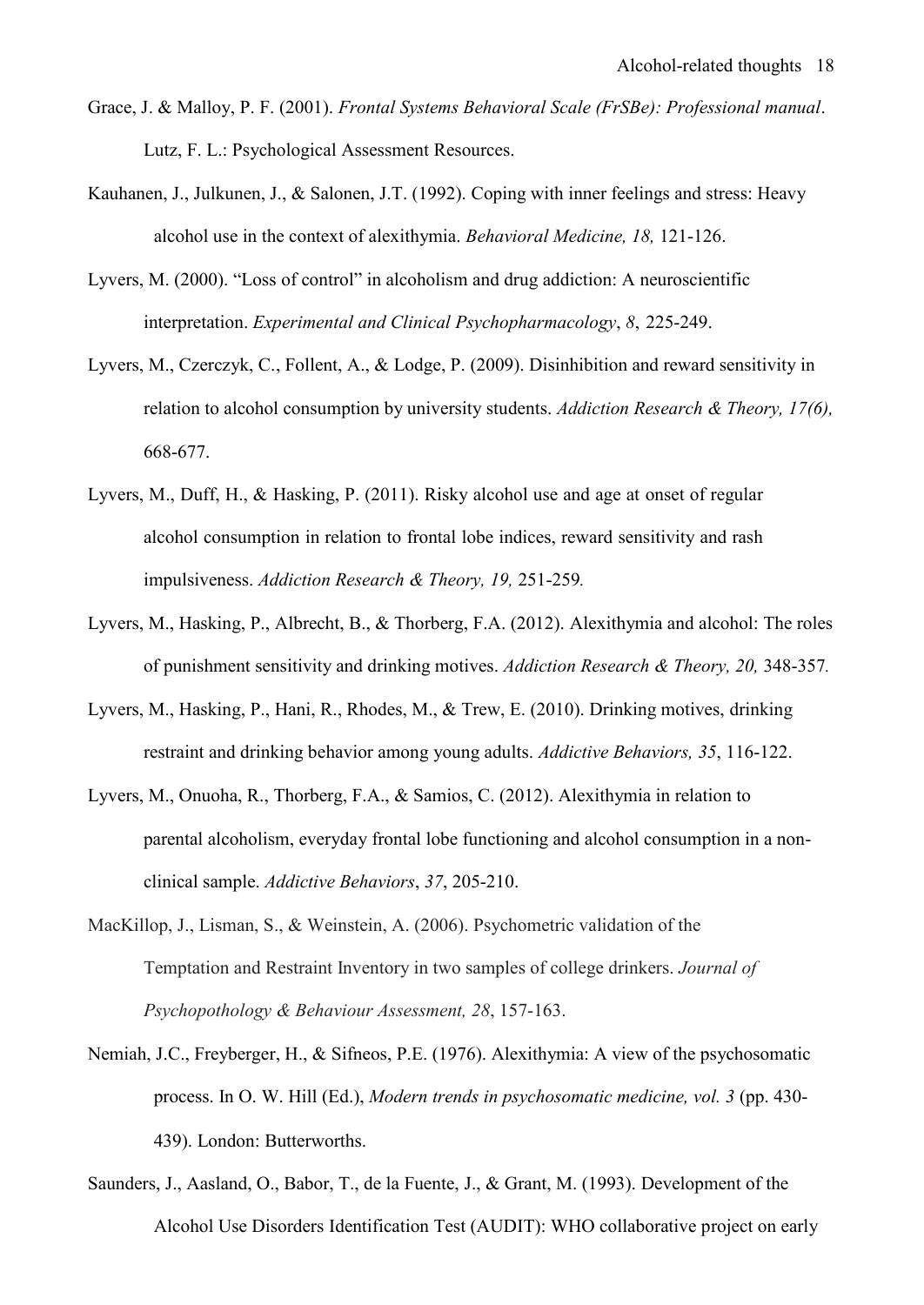detection of persons with harmful alcohol consumption – II. *Addiction, 88*, 791-804.

- Spinella, M. (2003). Relationship between drug use and prefrontal associated traits. *Addiction Biology*, *8*, 67–74.
- Stewart, S., & Chambers, L. (2000). Relationships between drinking motives and drinking restraint. *Addictive Behaviors, 25*, 269-274.
- Taylor, G. J., Bagby, R. M., & Parker, J. D. A. (1997). *Disorders of affect regulation: Alexithymia in medical and psychiatric illness.* Cambridge (UK): Cambridge University Press.
- Thorberg, F., Young, R., Sullivan, K., & Lyvers, M. (2009). Alexithymia and alcohol use disorders: A critical review. *Addictive Behaviors, 34*, 237-245.
- Thorberg, F., Young, R., Sullivan, K., Lyvers, M., Connor, J., & Feeney, G. (2011). Alexithymia, craving and attachment in a heavy drinking population. *Addictive Behaviors, 36*, 427-430.
- Torrubia, R., Avila, C., Molto, J., & Caseras, X. (2001). The Sensitivity to Punishment and Sensitivity to Reward Questionnaire (SRSPQ) as a measure of Gray"s anxiety and impulsivity dimensions. *Personality and Individual Differences, 31*, 837-862.
- Verdejo-García, A., Bechara, A., Recknor, E. C., & Pérez-García, M. (2006). Executive dysfunction in substance dependent individuals during drug use and abstinence: An examination of the behavioral, cognitive and emotional correlates of addiction. *Journal of the International Neuropsychological Society, 12*, 405–415.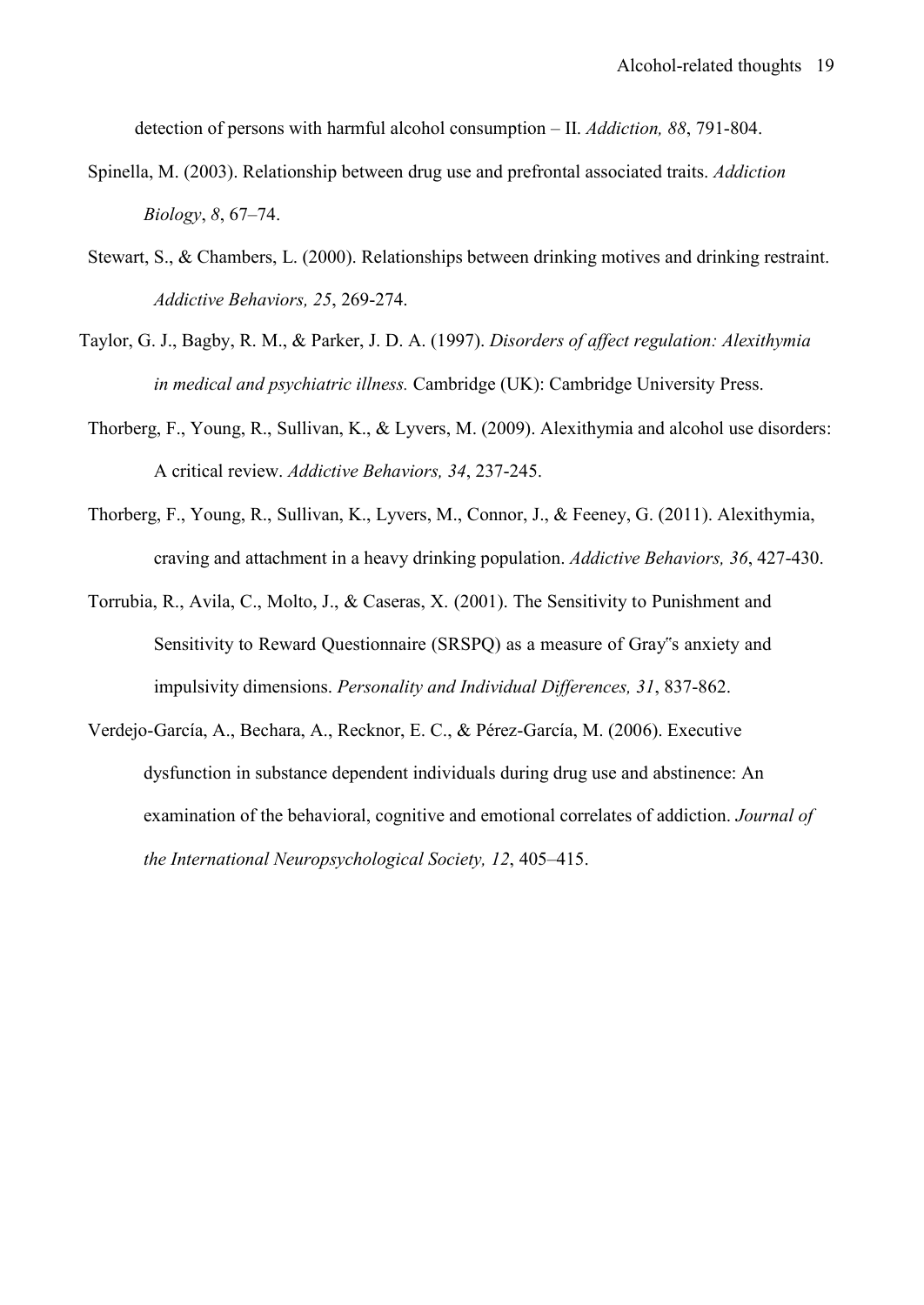Table 1.

|               | $\overline{M}$ | SD    | <b>AUDIT</b> | <b>BAI</b> | <b>SP</b> | <b>SR</b> | <b>TAS</b> | <b>CEP</b> |
|---------------|----------------|-------|--------------|------------|-----------|-----------|------------|------------|
| <b>AUDIT</b>  | 7.69           | 5.63  |              |            |           |           |            |            |
| <b>BAI</b>    | 10.28          | 10.93 | .17          |            |           |           |            |            |
| <b>SP</b>     | 10.27          | 5.07  | .09          | $.32**$    |           |           |            |            |
| <b>SR</b>     | 11.23          | 4.28  | $.32**$      | $.31**$    | .10       |           |            |            |
| <b>TAS-20</b> | 46.61          | 12.37 | $.21*$       | $.42**$    | $.38**$   | .16       |            |            |
| <b>CEP</b>    | 18.92          | 11.19 | $.65**$      | $.40**$    | $.21*$    | $.40**$   | $.21*$     |            |
| FrSBe         | 98.15          | 19.97 | $.24*$       | $.34**$    | .23       | $.40**$   | $.43**$    | $.41**$    |

*Note.* AUDIT= Alcohol Use Disorders Identification Test total score; BAI = Beck Anxiety Inventory total score; SP = Sensitivity to Punishment; SR = Sensitivity to Reward; TAS-20 = Toronto Alexithymia Scale-20 total score; CEP = Cognitive-Emotional Preoccupation with alcohol; FrSBe = Frontal Systems Behaviour Scale total score. \**p* < .05; \*\**p* < .01